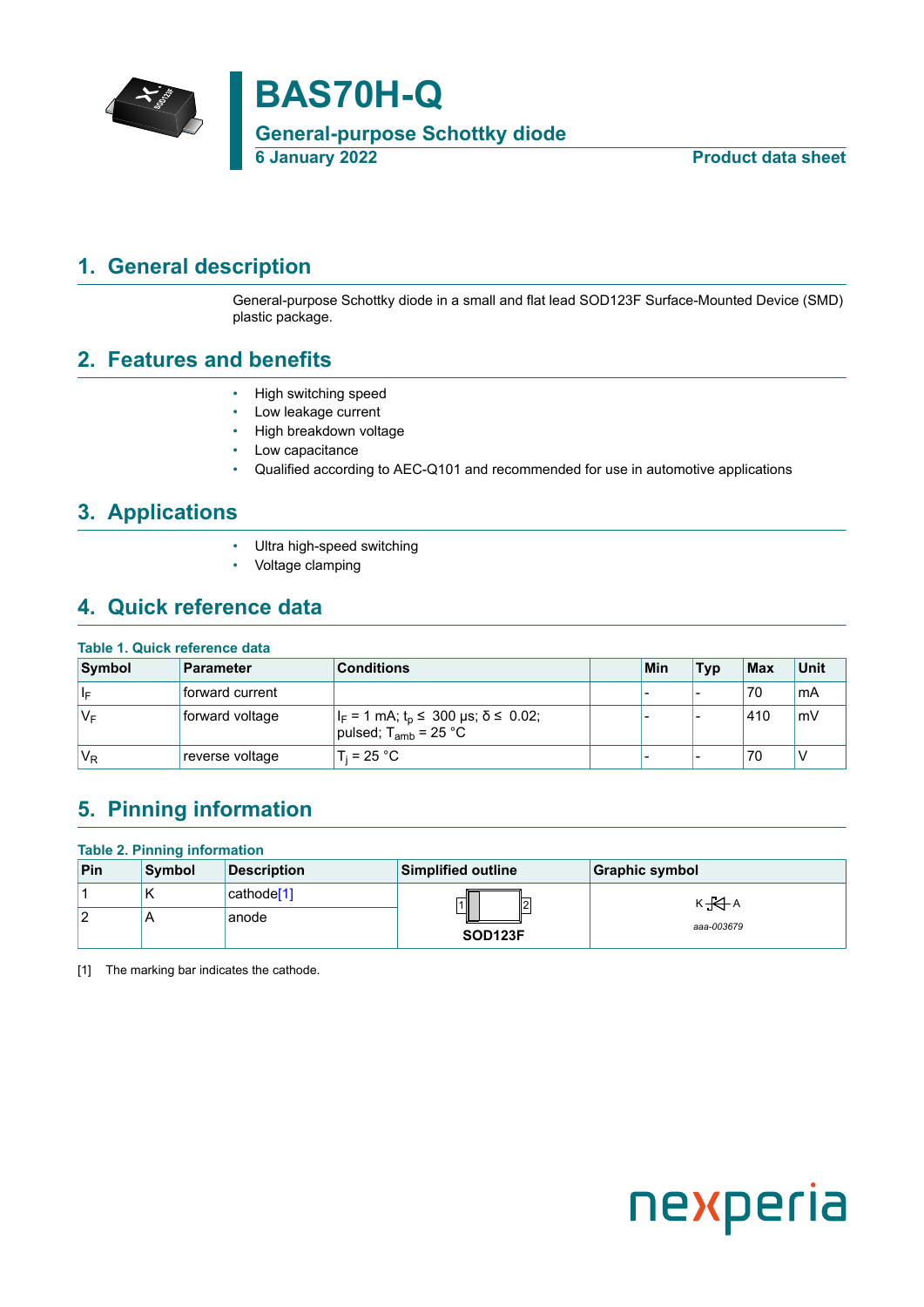## <span id="page-1-1"></span><span id="page-1-0"></span>**6. Ordering information**

| <b>Table 3. Ordering information</b> |             |                                                                             |                     |  |  |  |
|--------------------------------------|-------------|-----------------------------------------------------------------------------|---------------------|--|--|--|
| Type number                          | Package     |                                                                             |                     |  |  |  |
|                                      | <b>Name</b> | <b>Description</b>                                                          | <b>Version</b>      |  |  |  |
| BAS70H-Q                             | SOD123F     | plastic, surface-mounted package; 2 leads; 2.6 mm x 1.6<br>mm x 1.1 mm body | SOD <sub>123F</sub> |  |  |  |

## <span id="page-1-2"></span>**7. Marking**

| <b>Table 4. Marking codes</b> |              |  |  |  |  |
|-------------------------------|--------------|--|--|--|--|
| Type number                   | Marking code |  |  |  |  |
| BAS70H-Q                      | AH           |  |  |  |  |

## <span id="page-1-3"></span>**8. Limiting values**

### **Table 5. Limiting values**

*In accordance with the Absolute Maximum Rating System (IEC 60134).*

| Symbol                  | Parameter                              | <b>Conditions</b>                           | Min   | <b>Max</b> | <b>Unit</b> |
|-------------------------|----------------------------------------|---------------------------------------------|-------|------------|-------------|
| $V_R$                   | reverse voltage                        | $T_i = 25 °C$                               |       | 70         | V           |
| $\mathsf{I}_\mathsf{F}$ | forward current                        |                                             |       | 70         | mA          |
| <b>IFRM</b>             | repetitive peak forward<br>current     | $t_0 \leq 1$ s; $\delta \leq 0.5$           |       | 70         | mA          |
| $I_{FSM}$               | non-repetitive peak<br>forward current | $t_p$ ≤ 10 ms; T <sub>j(init)</sub> = 25 °C |       | 100        | mA          |
| $\mathsf{T}_\mathsf{i}$ | junction temperature                   |                                             |       | 150        | °С          |
| l <sub>amb</sub>        | ambient temperature                    |                                             | -65   | 150        | $^{\circ}C$ |
| $T_{\text{stg}}$        | storage temperature                    |                                             | $-65$ | 150        | $^{\circ}C$ |

## <span id="page-1-4"></span>**9. Thermal characteristics**

| <b>Table 6. Thermal characteristics</b> |                                                            |                   |         |     |            |     |      |
|-----------------------------------------|------------------------------------------------------------|-------------------|---------|-----|------------|-----|------|
| Symbol                                  | <b>Parameter</b>                                           | <b>Conditions</b> |         | Min | <b>Typ</b> | Max | Unit |
| $R_{th(j-a)}$                           | thermal resistance from in free air<br>iunction to ambient |                   | [1] [2] | -   | -          | 330 | K/W  |

[1] Device mounted on an FR4 Printed-Circuit Board (PCB), single-sided copper, tin-plated and standard footprint.

[2] Reflow soldering is the only recommended soldering method.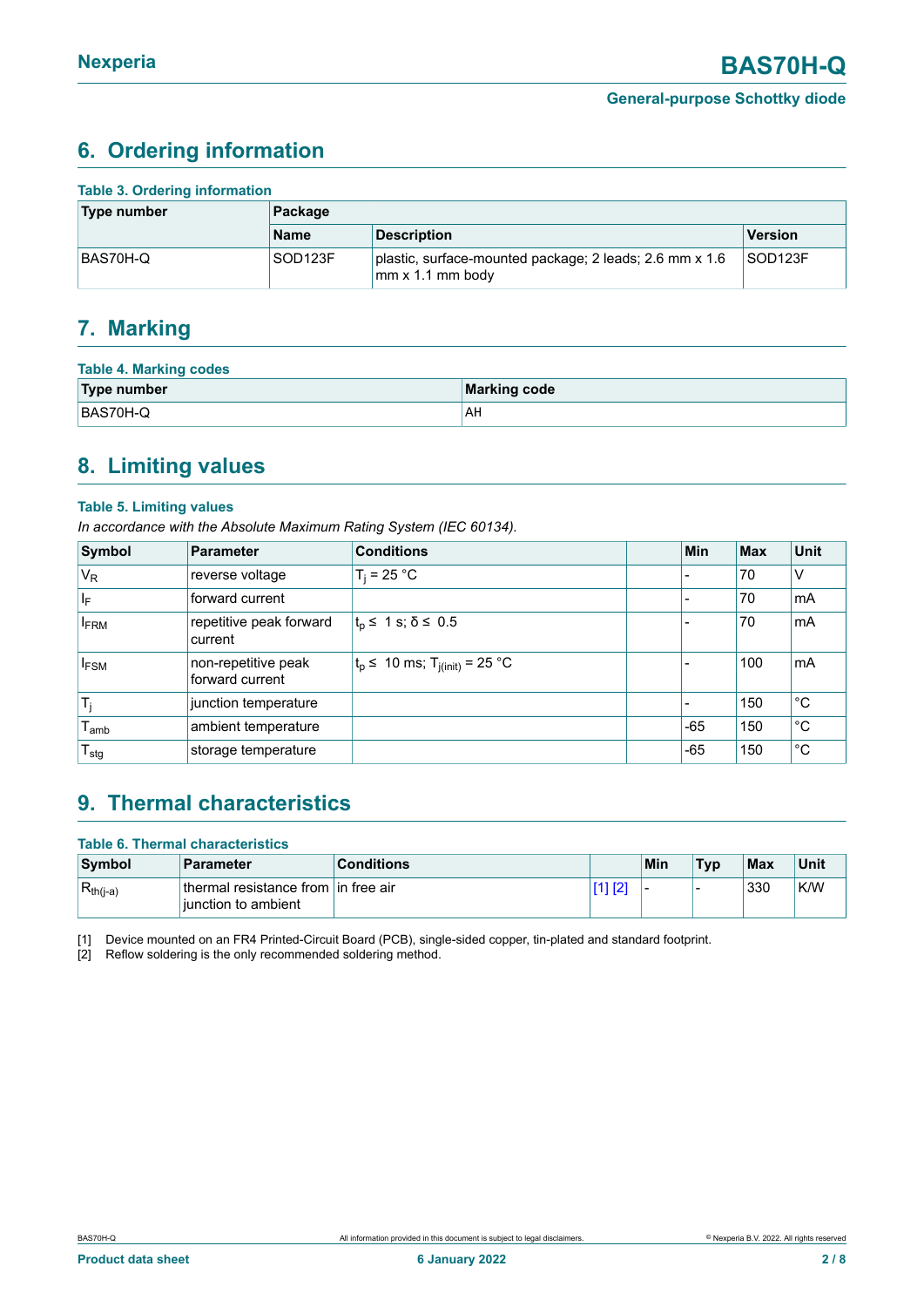**General-purpose Schottky diode**

# <span id="page-2-0"></span>**10. Characteristics**

| <b>Table 7. Characteristics</b> |                   |                                                                                       |  |     |            |     |             |  |
|---------------------------------|-------------------|---------------------------------------------------------------------------------------|--|-----|------------|-----|-------------|--|
| Symbol                          | Parameter         | <b>Conditions</b>                                                                     |  | Min | <b>Typ</b> | Max | <b>Unit</b> |  |
| $ V_F $                         | forward voltage   | $ I_F = 1$ mA; $t_p \le 300$ µs; $\delta \le 0.02$ ;<br>pulsed; $T_{amb}$ = 25 °C     |  |     |            | 410 | mV          |  |
|                                 |                   | $I_F$ = 10 mA; t <sub>p</sub> ≤ 300 µs; $\delta$ ≤ 0.02;<br>pulsed; $T_{amb}$ = 25 °C |  |     |            | 750 | mV          |  |
|                                 |                   | $I_F = 15$ mA; $t_p \le 300$ µs; $\delta \le 0.02$ ;<br>pulsed; $T_{amb}$ = 25 °C     |  |     |            |     | $\vee$      |  |
| $ I_{\mathsf{R}}$               | reverse current   | $V_R$ = 50 V; T <sub>amb</sub> = 25 °C                                                |  |     |            | 100 | l nA        |  |
|                                 |                   | $V_R$ = 70 V; T <sub>amb</sub> = 25 °C                                                |  |     |            | 10  | l µA        |  |
| $ C_{d}$                        | diode capacitance | $V_R$ = 0 V; f = 1 MHz; T <sub>amb</sub> = 25 °C                                      |  |     |            | 12  | pF          |  |

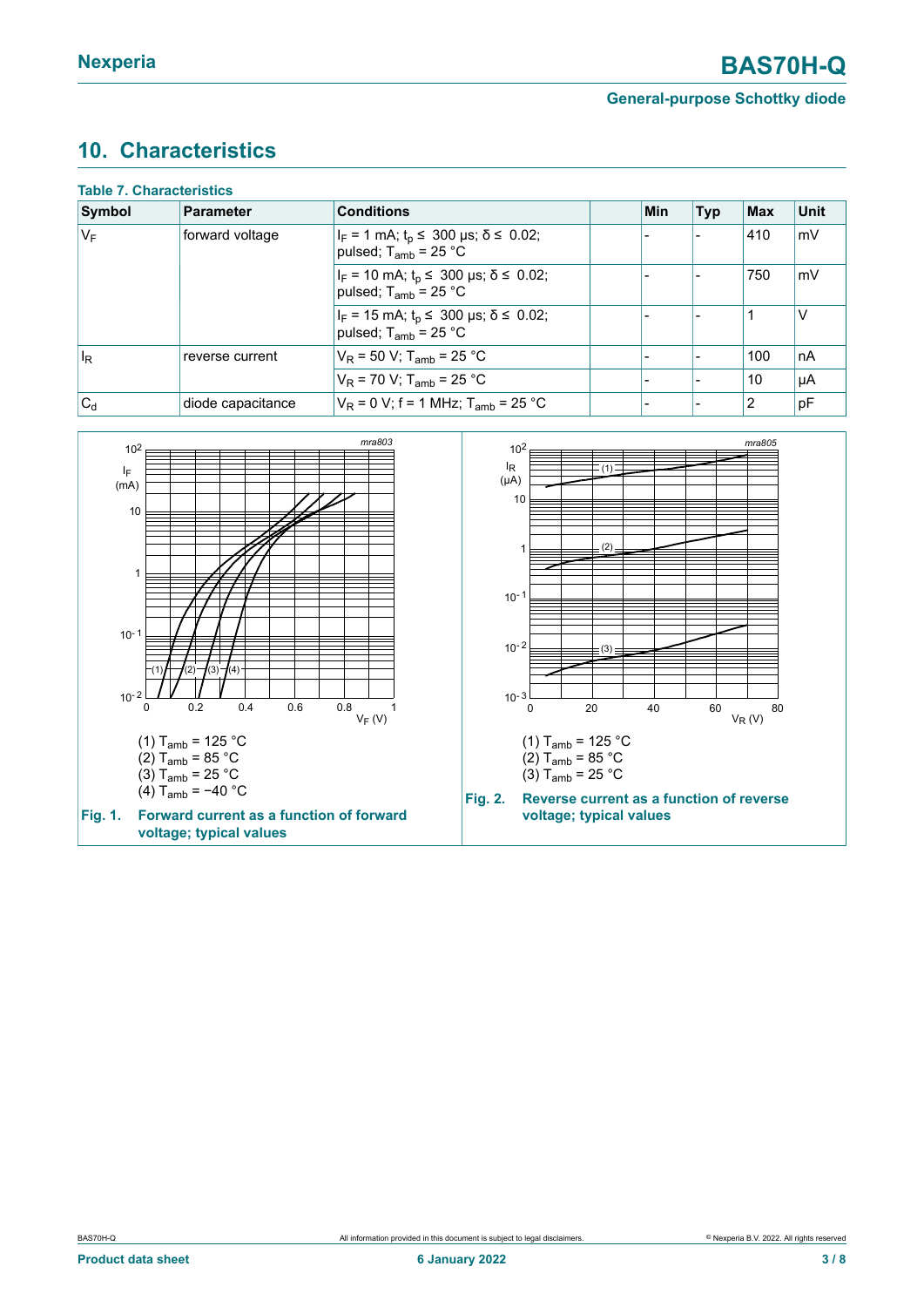# **Nexperia BAS70H-Q**

#### **General-purpose Schottky diode**



### <span id="page-3-0"></span>**11. Test information**

#### **Quality information**

This product has been qualified in accordance with the Automotive Electronics Council (AEC) standard Q101 - *Stress test qualification for discrete semiconductors*, and is suitable for use in automotive applications.

## <span id="page-3-1"></span>**12. Package outline**

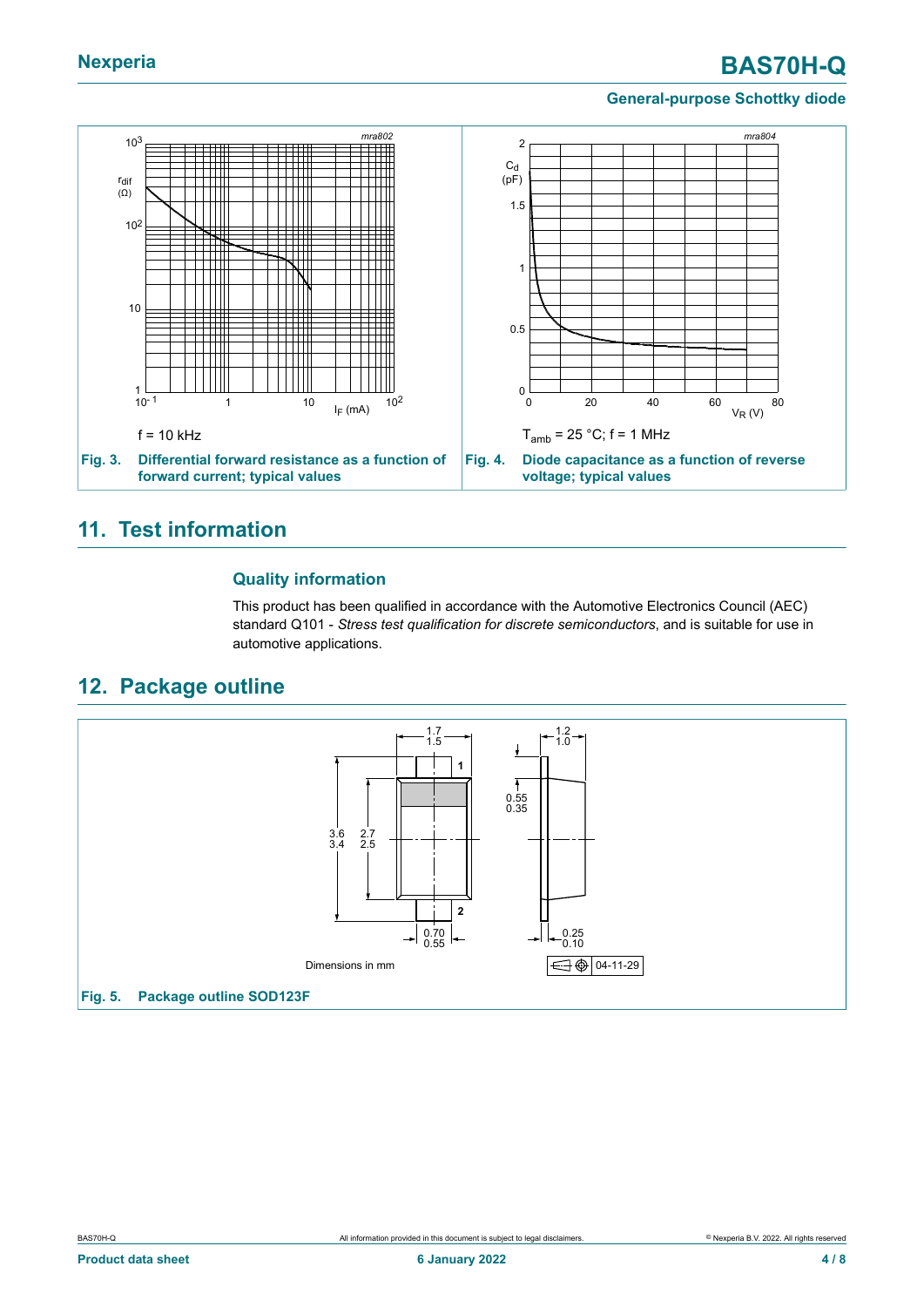### **General-purpose Schottky diode**

# <span id="page-4-0"></span>**13. Soldering**

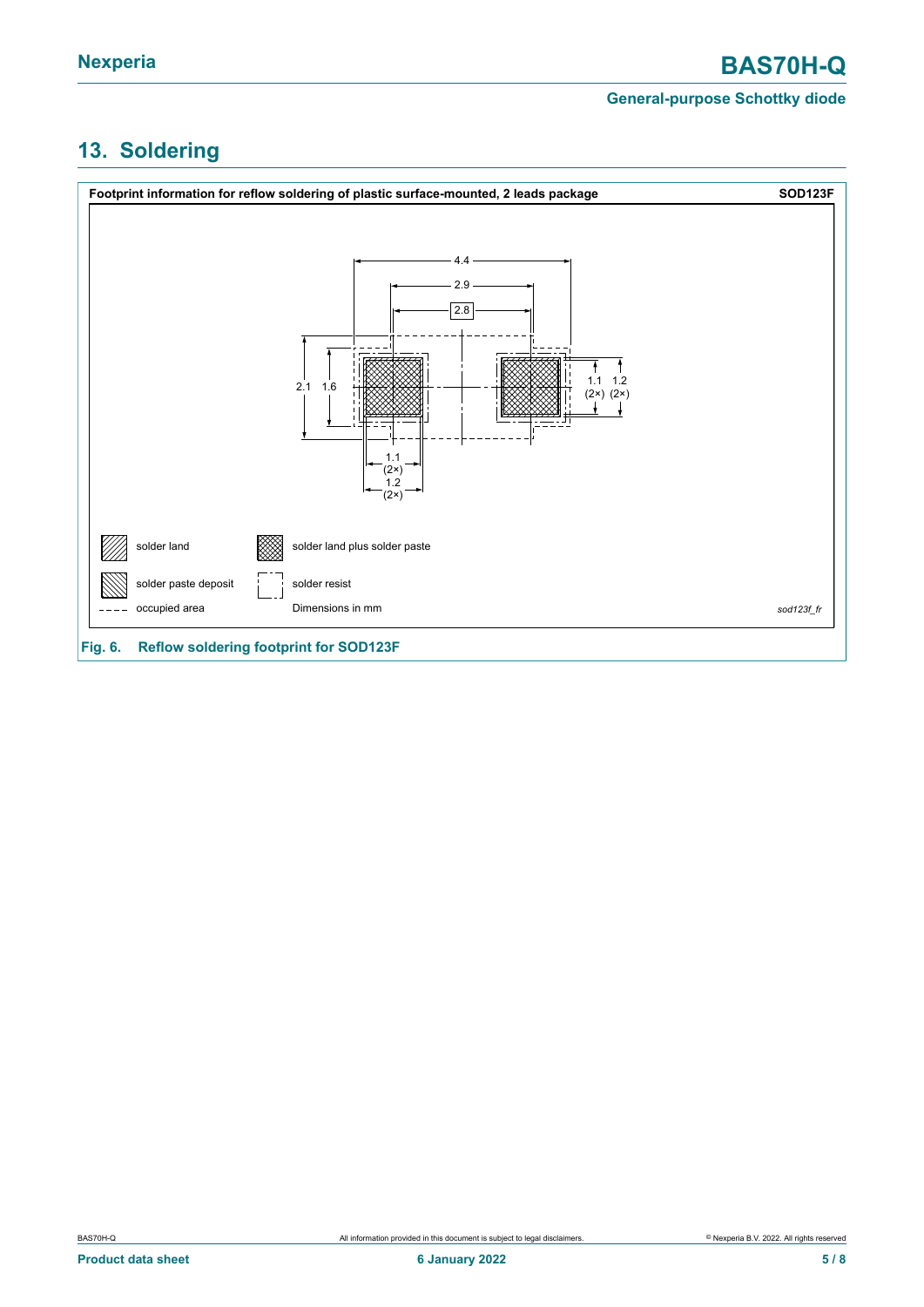## <span id="page-5-0"></span>**14. Revision history**

| <b>Table 8. Revision history</b> |              |                      |                          |                   |
|----------------------------------|--------------|----------------------|--------------------------|-------------------|
| Data sheet ID                    | Release date | Data sheet status    | Change<br>notice         | <b>Supersedes</b> |
| <b>BAS70H-Q v.1</b>              | 20220106     | ∣Product data sheet_ | $\overline{\phantom{a}}$ | -                 |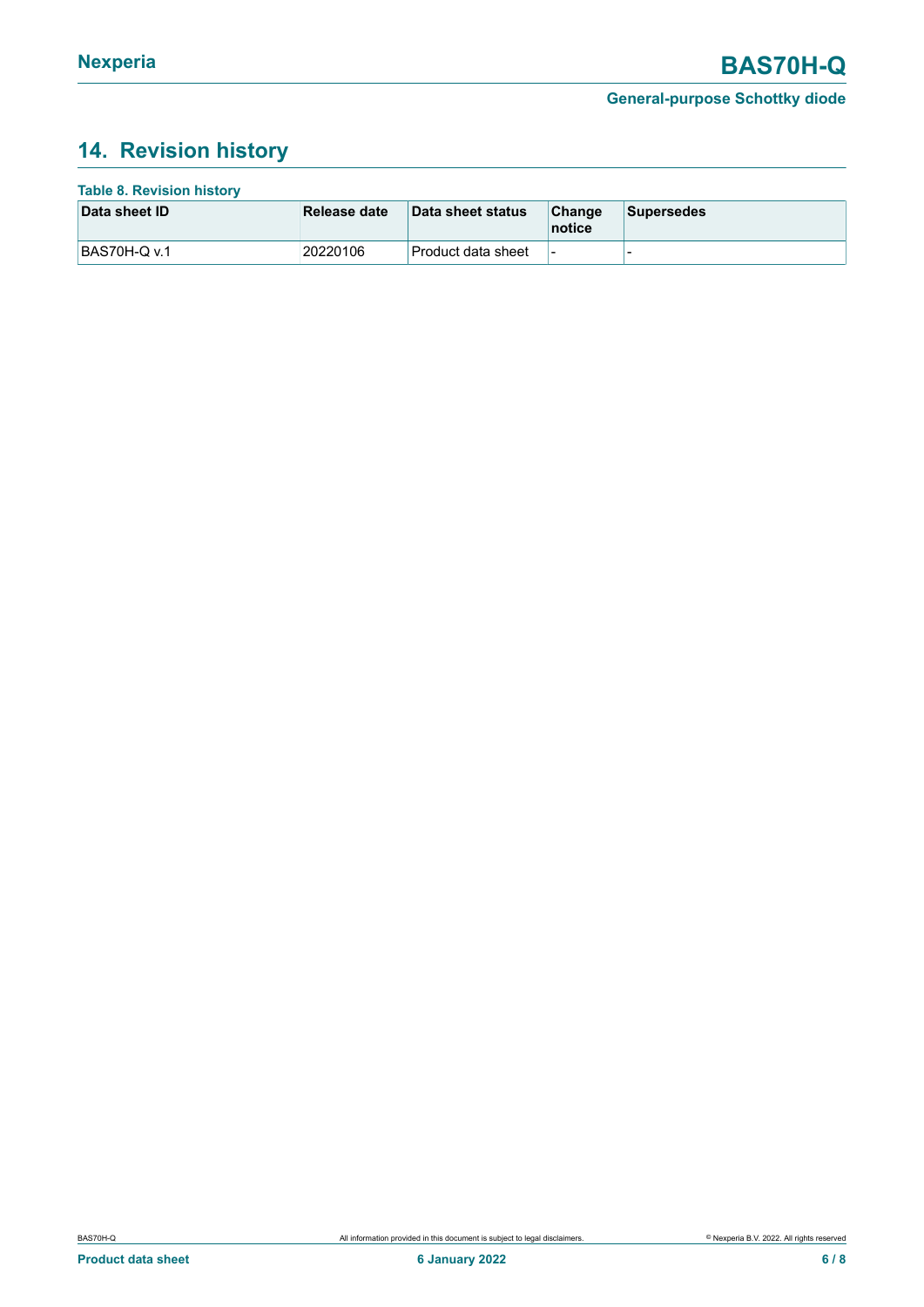# <span id="page-6-0"></span>**15. Legal information**

#### **Data sheet status**

| Document status<br>$[1]$ [2]      | Product<br>status [3] | <b>Definition</b>                                                                           |
|-----------------------------------|-----------------------|---------------------------------------------------------------------------------------------|
| Objective [short]<br>data sheet   | Development           | This document contains data from<br>the objective specification for<br>product development. |
| Preliminary [short]<br>data sheet | Qualification         | This document contains data from<br>the preliminary specification.                          |
| Product [short]<br>data sheet     | Production            | This document contains the product<br>specification.                                        |

[1] Please consult the most recently issued document before initiating or completing a design.

- The term 'short data sheet' is explained in section "Definitions"
- [3] The product status of device(s) described in this document may have changed since this document was published and may differ in case of multiple devices. The latest product status information is available on the internet at [https://www.nexperia.com.](https://www.nexperia.com)

#### **Definitions**

**Draft** — The document is a draft version only. The content is still under internal review and subject to formal approval, which may result in modifications or additions. Nexperia does not give any representations or warranties as to the accuracy or completeness of information included herein and shall have no liability for the consequences of use of such information.

**Short data sheet** — A short data sheet is an extract from a full data sheet with the same product type number(s) and title. A short data sheet is intended for quick reference only and should not be relied upon to contain detailed and full information. For detailed and full information see the relevant full data sheet, which is available on request via the local Nexperia sales office. In case of any inconsistency or conflict with the short data sheet, the full data sheet shall prevail.

**Product specification** — The information and data provided in a Product data sheet shall define the specification of the product as agreed between Nexperia and its customer, unless Nexperia and customer have explicitly agreed otherwise in writing. In no event however, shall an agreement be valid in which the Nexperia product is deemed to offer functions and qualities beyond those described in the Product data sheet.

#### **Disclaimers**

**Limited warranty and liability** — Information in this document is believed to be accurate and reliable. However, Nexperia does not give any representations or warranties, expressed or implied, as to the accuracy or completeness of such information and shall have no liability for the consequences of use of such information. Nexperia takes no responsibility for the content in this document if provided by an information source outside of Nexperia.

In no event shall Nexperia be liable for any indirect, incidental, punitive, special or consequential damages (including - without limitation - lost profits, lost savings, business interruption, costs related to the removal or replacement of any products or rework charges) whether or not such damages are based on tort (including negligence), warranty, breach of contract or any other legal theory.

Notwithstanding any damages that customer might incur for any reason whatsoever, Nexperia's aggregate and cumulative liability towards customer for the products described herein shall be limited in accordance with the Terms and conditions of commercial sale of Nexperia.

**Right to make changes** — Nexperia reserves the right to make changes to information published in this document, including without limitation specifications and product descriptions, at any time and without notice. This document supersedes and replaces all information supplied prior to the publication hereof

**Suitability for use in automotive applications** — This Nexperia product has been qualified for use in automotive applications. Unless otherwise agreed in writing, the product is not designed, authorized or warranted to be suitable for use in life support, life-critical or safety-critical systems or

# **General-purpose Schottky diode**

equipment, nor in applications where failure or malfunction of an Nexperia product can reasonably be expected to result in personal injury, death or severe property or environmental damage. Nexperia and its suppliers accept no liability for inclusion and/or use of Nexperia products in such equipment or applications and therefore such inclusion and/or use is at the customer's own risk.

**Quick reference data** — The Quick reference data is an extract of the product data given in the Limiting values and Characteristics sections of this document, and as such is not complete, exhaustive or legally binding.

**Applications** — Applications that are described herein for any of these products are for illustrative purposes only. Nexperia makes no representation or warranty that such applications will be suitable for the specified use without further testing or modification.

Customers are responsible for the design and operation of their applications and products using Nexperia products, and Nexperia accepts no liability for any assistance with applications or customer product design. It is customer's sole responsibility to determine whether the Nexperia product is suitable and fit for the customer's applications and products planned, as well as for the planned application and use of customer's third party customer(s). Customers should provide appropriate design and operating safeguards to minimize the risks associated with their applications and products.

Nexperia does not accept any liability related to any default, damage, costs or problem which is based on any weakness or default in the customer's applications or products, or the application or use by customer's third party customer(s). Customer is responsible for doing all necessary testing for the customer's applications and products using Nexperia products in order to avoid a default of the applications and the products or of the application or use by customer's third party customer(s). Nexperia does not accept any liability in this respect.

**Limiting values** — Stress above one or more limiting values (as defined in the Absolute Maximum Ratings System of IEC 60134) will cause permanent damage to the device. Limiting values are stress ratings only and (proper) operation of the device at these or any other conditions above those given in the Recommended operating conditions section (if present) or the Characteristics sections of this document is not warranted. Constant or repeated exposure to limiting values will permanently and irreversibly affect the quality and reliability of the device.

**Terms and conditions of commercial sale** — Nexperia products are sold subject to the general terms and conditions of commercial sale, as published at [http://www.nexperia.com/profile/terms,](http://www.nexperia.com/profile/terms) unless otherwise agreed in a valid written individual agreement. In case an individual agreement is concluded only the terms and conditions of the respective agreement shall apply. Nexperia hereby expressly objects to applying the customer's general terms and conditions with regard to the purchase of Nexperia products by customer.

**No offer to sell or license** — Nothing in this document may be interpreted or construed as an offer to sell products that is open for acceptance or the grant, conveyance or implication of any license under any copyrights, patents or other industrial or intellectual property rights.

**Export control** — This document as well as the item(s) described herein may be subject to export control regulations. Export might require a prior authorization from competent authorities.

**Translations** — A non-English (translated) version of a document is for reference only. The English version shall prevail in case of any discrepancy between the translated and English versions.

#### **Trademarks**

Notice: All referenced brands, product names, service names and trademarks are the property of their respective owners.